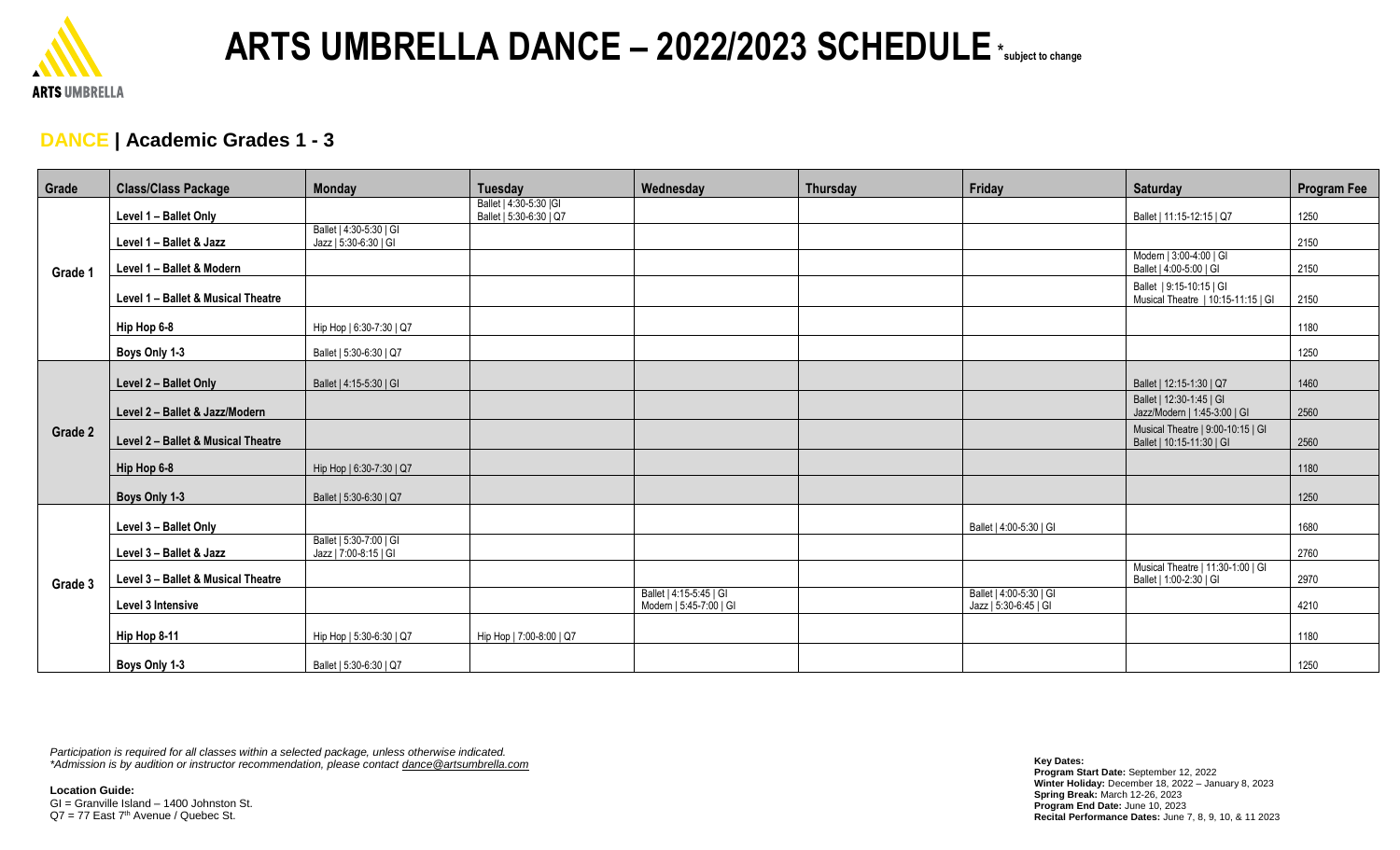

#### **DANCE | Academic Grades 4 - 6**

| Grade   | <b>Class/Class Package</b>                                  | <b>Monday</b>                                    | <b>Tuesday</b>                                     | Wednesday                                      | <b>Thursday</b>                                                                 | Friday                                           | Saturday                                                                          | <b>Program Fee</b>                                              |
|---------|-------------------------------------------------------------|--------------------------------------------------|----------------------------------------------------|------------------------------------------------|---------------------------------------------------------------------------------|--------------------------------------------------|-----------------------------------------------------------------------------------|-----------------------------------------------------------------|
| Grade 4 | Level 4 - Ballet Only                                       |                                                  |                                                    |                                                |                                                                                 |                                                  | Ballet   9:00-10:30   Q7                                                          | 1680                                                            |
|         | Level 4 - Ballet & Jazz                                     |                                                  |                                                    |                                                |                                                                                 | Jazz   4:00-5:30   GI<br>Ballet   5:30-7:00   GI |                                                                                   | 2970                                                            |
|         | Level 4 - Ballet & Broadway Jazz                            |                                                  |                                                    |                                                |                                                                                 |                                                  | Ballet   11:30-1:00   GI<br>Broadway Jazz   1:00-2:30   GI                        | 2970                                                            |
|         | Level 4 Intensive*                                          |                                                  | Ballet   4:00-5:30   GI<br>Modern   5:30-7:00   GI |                                                |                                                                                 | Jazz   5:30-7:00   GI<br>Ballet   7:00-8:30   GI |                                                                                   | 4540                                                            |
|         | Musical Theatre Intensive - Level 1*                        |                                                  |                                                    | Musical Theatre Intensive   4:15-<br>$6:15$ GI |                                                                                 |                                                  | Ballet   11:30-1:00   GI<br>Broadway Jazz   1:00-2:30   GI                        | 2880 - Ballet only<br>3270 - Ballet & BJ                        |
|         | Hip Hop 8-11                                                | Hip Hop   5:30-6:30   Q7                         | Hip Hop   7:00-8:00   Q7                           |                                                |                                                                                 |                                                  |                                                                                   | 1180                                                            |
|         | Boys Only 4+                                                | Ballet   6:30-7:30   Q7                          |                                                    |                                                |                                                                                 |                                                  |                                                                                   | 1250                                                            |
|         | Level 5 - Ballet Only                                       | Ballet   7:00-8:30   GI                          |                                                    |                                                |                                                                                 |                                                  |                                                                                   | 1680                                                            |
| Grade 5 | Level 5 - Ballet, Jazz, & Broadway Jazz                     |                                                  | Ballet   5:30-7:00   GI<br>Jazz   7:00-8:30   GI   |                                                |                                                                                 |                                                  | Broadway Jazz   2:00-3:30   Q7<br>Ballet   3:30-5:00   Q7                         | 4540                                                            |
|         | Level 5 Intensive*                                          |                                                  | Modern   5:30-7:00   GI<br>Ballet   7:00-8:30   GI |                                                |                                                                                 | Jazz   4:00-5:30   GI<br>Ballet   5:30-7:00   GI | Ballet/Conditioning   2:00-4:00   GI                                              | 5330                                                            |
|         | Musical Theatre Intensive - Level 2*                        |                                                  |                                                    | Musical Theatre Intensive   6:30-<br>8:30   Gl |                                                                                 |                                                  | Broadway Jazz   2:00-3:30   Q7<br>Ballet   3:30-5:00   Q7                         | 2880 - Ballet only<br>3270 - Ballet & BJ                        |
|         | Hip Hop 8-11                                                | Hip Hop   5:30-6:30   Q7                         | Hip Hop   7:00-8:00   Q7                           |                                                |                                                                                 |                                                  |                                                                                   | 1180                                                            |
|         | Tap (any experience level)                                  |                                                  | Tap   7:00-8:30   GI                               |                                                |                                                                                 |                                                  | Tap   4:00-5:30   GI                                                              | 1010                                                            |
|         | Boys Only 4+                                                | Ballet   6:30-7:30   Q7                          |                                                    |                                                |                                                                                 |                                                  |                                                                                   | 1250                                                            |
| Grade 6 | Level 6/7 (Choose one or more of the<br>following days)     |                                                  | Ballet   6:30-8:00   Q7                            |                                                |                                                                                 |                                                  | Ballet   2:00-3:30   Q7<br>Broadway Jazz   3:30-5:00   Q7                         | 1680 - Tuesday only<br>2970 - Saturday only<br>4250 - Both days |
|         | <b>Afternoon Professional Training</b><br>Program - Junior* | Jazz   4:00-5:30   GI<br>Ballet   5:30-7:00   GI |                                                    |                                                | Ballet   5:45-7:15   GI<br>Modern   7:15-8:45   GI                              |                                                  | Broadway Jazz   2:30-4:00   GI<br>Ballet   4:00-5:30   GI                         | 6050                                                            |
|         | Pre-Elementary 1*                                           | Ballet   4:00-5:30   GI<br>Jazz   5:30-7:00   GI |                                                    |                                                | Ballet   4:15-5:45   GI<br>Break   5:45-6:00   GI<br>Character   6:00-7:30   GI | Ballet/Conditioning   4:00-6:00   GI             | Ballet   11:00-12:30   GI<br>Break   12:30-12:45   GI<br>Modern   12:45-2:15   GI | 5375                                                            |
|         | Musical Theatre Intensive - Level 3*                        |                                                  |                                                    |                                                | Musical Theatre Intensive   4:00-<br>6:00   Gl                                  |                                                  | Ballet   2:00-3:30   Q7<br>Broadway Jazz   3:30-5:00   Q7                         | 3120 - Ballet only<br>3960 - Ballet & BJ                        |
|         | Hip Hop 8-11                                                | Hip Hop   5:30-6:30   Q7                         | Hip Hop   7:00-8:00   Q7                           |                                                |                                                                                 |                                                  |                                                                                   | 1180                                                            |
|         | Tap (any experience level)                                  |                                                  | Tap   7:00-8:30   GI                               |                                                |                                                                                 |                                                  | Tap   4:00-5:30   GI                                                              | 1010                                                            |
|         | Boys Only 4+                                                | Ballet   6:30-7:30   Q7                          |                                                    |                                                |                                                                                 |                                                  |                                                                                   | 1250                                                            |

*Participation is required for all classes within a selected package, unless otherwise indicated. \*Admission is by audition or instructor recommendation, please contact dance@artsumbrella.com*

**Location Guide:**

GI = Granville Island – 1400 Johnston St.  $Q7 = 77$  East  $7<sup>th</sup>$  Avenue / Quebec St.

**Key Dates: Program Start Date:** September 12, 2022 **Winter Holiday:** December 18, 2022 – January 8, 2023 **Spring Break:** March 12-26, 2023 **Program End Date:** June 10, 2023 **Recital Performance Dates:** June 7, 8, 9, 10, & 11 2023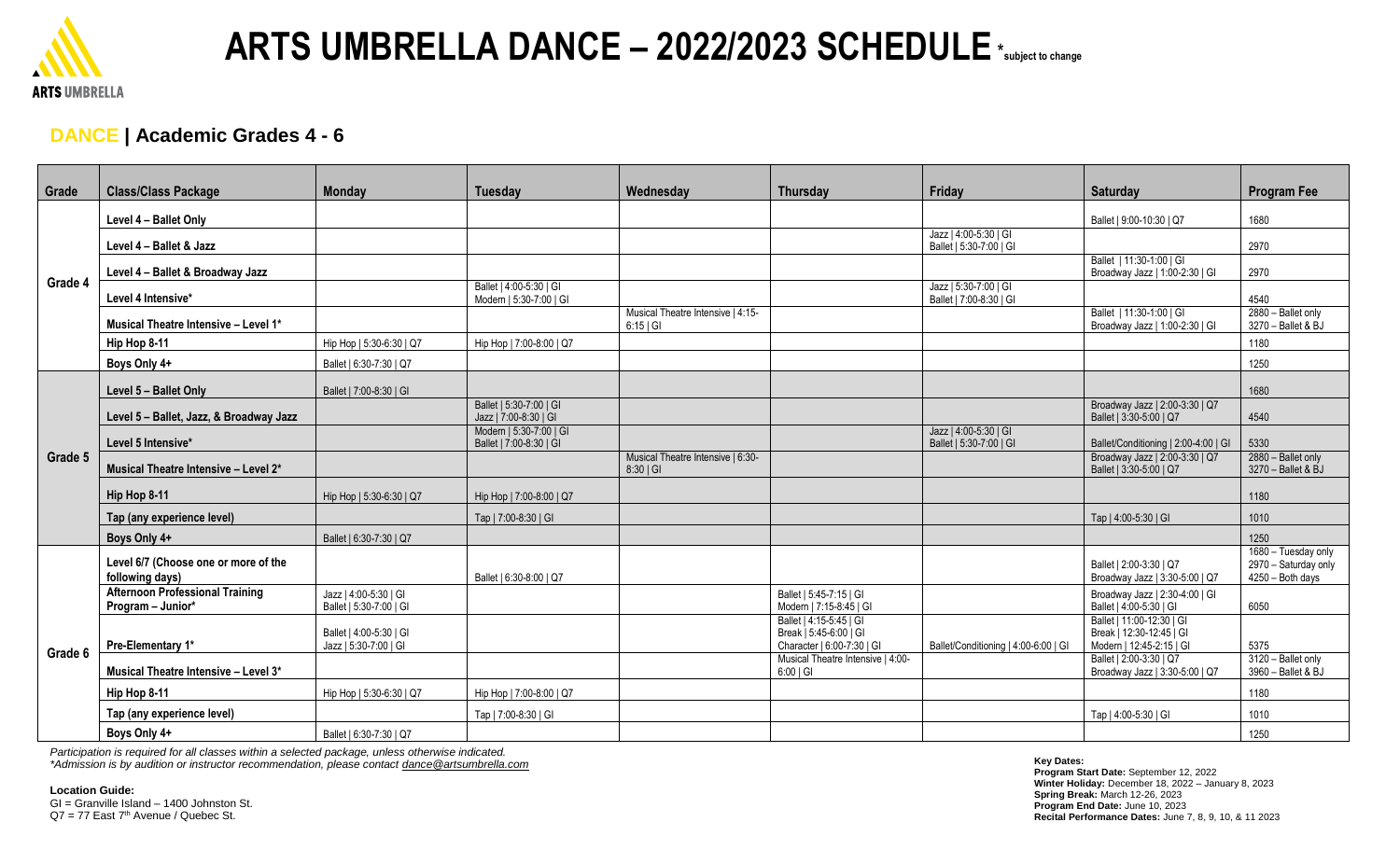

### **DANCE | Academic Grades 7 - 9**

| Grade   | <b>Class/Class Package</b>                                        | <b>Monday</b>                                                              | <b>Tuesday</b>                                     | Wednesday                                                                           | Thursdav                                              | Friday                           | Saturday                                                                                          | <b>Program Fee</b>                                                |
|---------|-------------------------------------------------------------------|----------------------------------------------------------------------------|----------------------------------------------------|-------------------------------------------------------------------------------------|-------------------------------------------------------|----------------------------------|---------------------------------------------------------------------------------------------------|-------------------------------------------------------------------|
| Grade 7 | Level 6/7 (Choose one or more of the<br>following days)           |                                                                            | Ballet   6:30-8:00   Q7                            |                                                                                     |                                                       |                                  | Ballet   2:00-3:30   Q7<br>Broadway Jazz   3:30-5:00   Q7                                         | 1680 - Tuesday only<br>2970 - Saturday only<br>4250 - Both days   |
|         | <b>Afternoon Professional Training</b><br>Program - Junior*       | Jazz   4:00-5:30   GI<br>Ballet   5:30-7:00   GI                           |                                                    |                                                                                     | Ballet   5:45-7:15   GI<br>Modern   7:15-8:45   GI    |                                  | Broadway Jazz   2:30-4:00   GI<br>Ballet   4:00-5:30   GI                                         | 6050                                                              |
|         | Pre-Elementary 2*                                                 | Jazz   4:00-5:30   GI<br>Ballet   5:30-7:15   GI                           |                                                    | Modern   4:15-5:45   GI<br>Ballet   5:45-7:30   GI                                  | Ballet   4:15-6:00   GI<br>Character   6:00-7:30   GI |                                  | Ballet/Conditioning   9:00-11:00   GI<br>Break   11:00-11:30   GI<br>Pointe/Stretch   11:30-12:30 | 6105                                                              |
|         | Musical Theatre Intensive - Level 3*                              |                                                                            |                                                    |                                                                                     | Musical Theatre Intensive   4:00-<br>6:00   Gl        |                                  | Ballet   2:00-3:30   Q7<br>Broadway Jazz   3:30-5:00   Q7                                         | 3120 - Ballet only<br>3960 - Ballet & BJ                          |
|         | <b>Hip Hop 12-15</b>                                              |                                                                            | Hip Hop   5:30-7:00   Q7                           |                                                                                     |                                                       |                                  |                                                                                                   | 1610                                                              |
|         | Tap (any experience level)                                        |                                                                            | Tap   7:00-8:30   GI                               |                                                                                     |                                                       |                                  | Tap   4:00-5:30   GI                                                                              | 1010                                                              |
|         | Boys Only 4+                                                      | Ballet   6:30-7:30   Q7                                                    |                                                    |                                                                                     |                                                       |                                  |                                                                                                   | 1250                                                              |
| Grade 8 | Teen Program (Choose one or more of<br>the following days)        |                                                                            |                                                    | Ballet   7:30-9:00   GI                                                             |                                                       |                                  | Ballet   10:30-12:00   Q7<br>Modern   12:00-1:30   Q7                                             | 1680 - Wednesday only<br>2970 - Saturday only<br>4250 - Both days |
|         | <b>Afternoon Professional Training</b><br>Program - Elementary*   |                                                                            | Modern   4:00-5:30   GI<br>Ballet   5:30-7:00   GI | Ballet   4:15-5:45   GI<br>Break   5:45-7:15   GI<br>Broadway Jazz   7:15-8:45   GI | Jazz   5:45-7:15   GI<br>Ballet   7:15-8:45   GI      |                                  | Ballet/Conditioning   2:15-4:00   GI                                                              | 7070                                                              |
|         | Musical Theatre Intensive - Level 4*                              |                                                                            |                                                    |                                                                                     | Musical Theatre Intensive   6:30-<br>8:30   Gl        |                                  | Ballet   3:00-4:30   GI                                                                           | 3120                                                              |
|         | <b>Hip Hop 12-15</b>                                              |                                                                            | Hip Hop   5:30-7:00   Q7                           |                                                                                     |                                                       |                                  |                                                                                                   | 1610                                                              |
|         | <b>Dance for Musical Theatre Troupe</b>                           |                                                                            |                                                    |                                                                                     |                                                       | Musical Theatre   4:00-5:30   GI |                                                                                                   | 1290                                                              |
|         | Tap (any experience level)                                        |                                                                            | Tap   7:00-8:30   GI                               |                                                                                     |                                                       |                                  | Tap   4:00-5:30   GI                                                                              | 1010                                                              |
| Grade 9 | Teen Program (Choose one or more of<br>the following days)        |                                                                            |                                                    | Ballet   7:30-9:00   GI                                                             |                                                       |                                  | Ballet   10:30-12:00   Q7<br>Modern   12:00-1:30   Q7                                             | 1680 - Wednesday only<br>2970 - Saturday only<br>4250 - Both days |
|         | <b>Afternoon Professional Training</b><br>Program - Intermediate* | Jazz   4:00-5:30   GI<br>Break   5:30-7:00   GI<br>Ballet   7:00-8:30   GI |                                                    | Broadway Jazz   5:45-7:15   GI<br>Ballet   7:15-8:45   GI                           | Ballet   4:15-5:45   GI<br>Modern   5:45-7:15   GI    |                                  | Ballet   11:30-1:00   GI<br>Repertoire   1:00-2:30   GI                                           | 8060                                                              |
|         | <b>Hip Hop 12-15</b>                                              |                                                                            | Hip Hop   5:30-7:00   Q7                           |                                                                                     |                                                       |                                  |                                                                                                   | 1610                                                              |
|         | <b>Dance for Musical Theatre Troupe</b>                           |                                                                            |                                                    |                                                                                     |                                                       | Musical Theatre   4:00-5:30   GI |                                                                                                   | 1290                                                              |
|         | Tap (any experience level)                                        |                                                                            | Tap   7:00-8:30   GI                               |                                                                                     |                                                       |                                  | Tap   4:00-5:30   GI                                                                              | 1010                                                              |

*Participation is required for all classes within a selected package, unless otherwise indicated. \*Admission is by audition or instructor recommendation, please contact dance@artsumbrella.com*

**Location Guide:**

GI = Granville Island – 1400 Johnston St.  $Q7 = 77$  East  $7<sup>th</sup>$  Avenue / Quebec St.

**Key Dates: Program Start Date:** September 12, 2022 **Winter Holiday:** December 18, 2022 – January 8, 2023 **Spring Break:** March 12-26, 2023 **Program End Date:** June 10, 2023 **Recital Performance Dates:** June 7, 8, 9, 10, & 11 2023